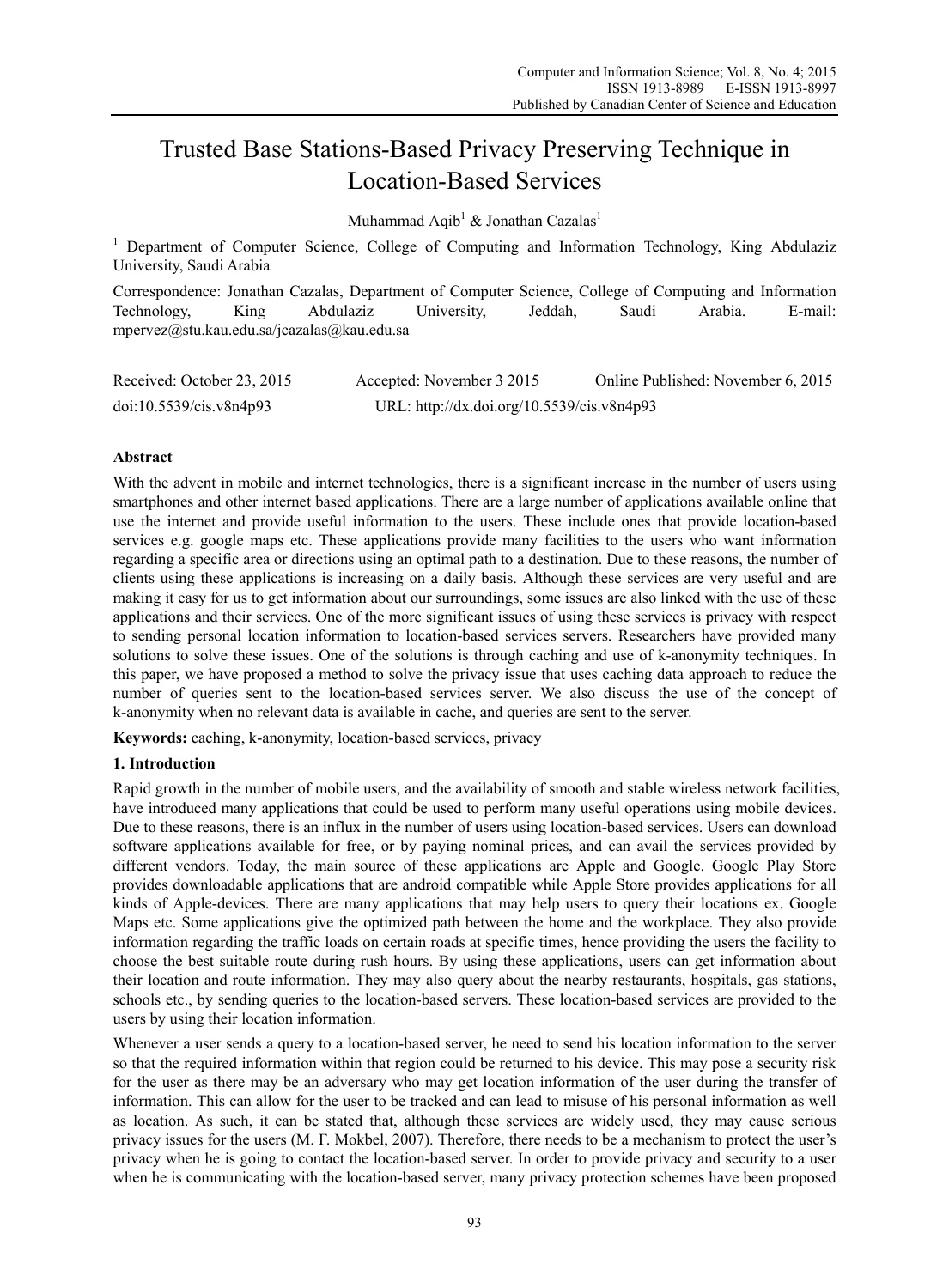by researchers (B. Niu, Q. Li, X. Zhu, G. Cao and H. Li., 2014) (Puttaswamy et al., 2014) (Shin, K. G., X. Ju, Z. Chen and X. Hu., 2012). Also, many approaches have been proposed by researchers to be used as a mechanism while addressing the privacy and security issues in location-based services. Some of the most commonly used approaches are: k-Anonymity, obfuscation, and cryptography-based approaches.

k-anonymity is a general privacy concept used in location-based services. For location-based services, Gruteser and Grunwald used this approach and proposed a solution for location-based services. (Gruteser, M., & Grunwald, D., 2003). The main idea behind the approach used by them was that the user sends his location information and the position of other k-1 users (dummy) to hide his location from the location-based server. The server in return will return the required information but it is hard for it to identify the actual user among the k users because all the users (actual user and dummy users) belong to the same region in range. This was the basic idea behind the k-anonymity concept. Later, researchers worked on it and made some changes to it. In (Zhang, C., & Huang, Y., 2009), authors have used the same concept with some additions to it. They have introduced the idea of strong k-anonymity by adding the factor of reciprocity to the k dummy users. Bamba et al. in (Bamba, B., Liu, L., Pesti, P., & Wang, T., 2008) proposed another variation of this idea by introducing the idea of l-diversity. He achieved the anonymity by hiding the user's actual location in many other diverse locations in the region. For this purpose he sent information about nearest clubs, rail stations, malls, churches, etc. These places were not only different from others, but also not close enough. According to authors, utilizing this method makes it is more difficult for the intruder to find the actual user when they are located far from each other. Adding to l-diversity approach, Li et al. in (Li, N., Li, T., & Venkatasubramanian, S., 2007) have introduced a parameter to calculate the distance between all the actual and dummy locations and a threshold is defined so that the distance between them should be less than its value.

The concept of location Obfuscation is also used in privacy-based approaches. This approach reduces the probability of sending the exact information about user's location and hence improves privacy. Ardagna et al. (Ardagna, C. A., Cremonini, M., Damiani, E., Di Vimercati, S. D. C., & Samarati, P., 2007) proposed a method using obfuscation where a user is supposed to send a circular region to the location-based server while querying instead of sending the exact location. In this way, they do not need to send any kind of additional information like dummies. The drawback of this approach is that when a user is not sending his exact location, he may not get useful information from the server and hence the quality of the data is compromised. Later, R. Chent et al. in (Cheng, R., Zhang, Y., Bertino, E., & Prabhakar, S., 2006), improved this idea by suggesting the use of obfuscation graphs instead of using simple figures like circle mentioned above. In (Yiu, M. L., Jensen, C. S., Møller, J., & Lu, H., 2011), Yiu et al. have presented a framework, "SpaceTwist". In their proposed framework, they have introduced the idea of anchor entity to communicate to the server by sending queries from different locations. Once it receives the data information from the server, the actual user calculates the exact results by using the distance and other differences from the anchor entity.

Cryptographic techniques are also used for the secure communication between the users and the location-based server. But, it seems that these approaches are limited to the communication between the users and their friends within the same region through the use of location-based services. In (Mascetti, S., Freni, D., Bettini, C., Wang, X. S., & Jajodia, S., 2011), authors have proposed a method that uses this approach to notify the friends of a user when they lie in the same area but does not reveal their location information to the location-based server. Private information retrieval (PIR) is also used to enhance privacy. Using this approach, a location-based server is supposed to answer the user queries but it has no information about the user's location due to encrypted data communication between the nodes that only know the way to decrypt the message. Another approach proposed by Marias et al. (Marias, G. F., Delakouridis, C., Kazatzopoulos, L., & Georgiadis, P., 2005) has introduced the idea of distributed sharing of user's location information on different servers for privacy. To retrieve the exact information, the user need to recollect all the shares distributed on different servers. In this scenario, if there is an adversary monitoring the user's data in some location-based server, he cannot get the correct information because he does not have the complete information about the user. However, the problem with this approach and other cryptographic approaches is that it is hard to get some information from the location-based server. This results from the lack of useful input being sent to the server.

In order to provide a secure channel to the users sending queries and receiving data from the location-based servers, B. Niu et al. (Niu, B., Li, Q., Zhu, X., Cao, G., & Li, H., 2015) have proposed a caching based mechanism to enhance privacy while contacting the location-based servers. According to them, it is not safe for the users to send queries to the location-based servers repeatedly. Instead, the information returned from the server in return to the user queries may be cached to be used in future. So before sending queries to an untrusted server, a user first needs to check the data stored in cache. If the data relevant to the user's query is available in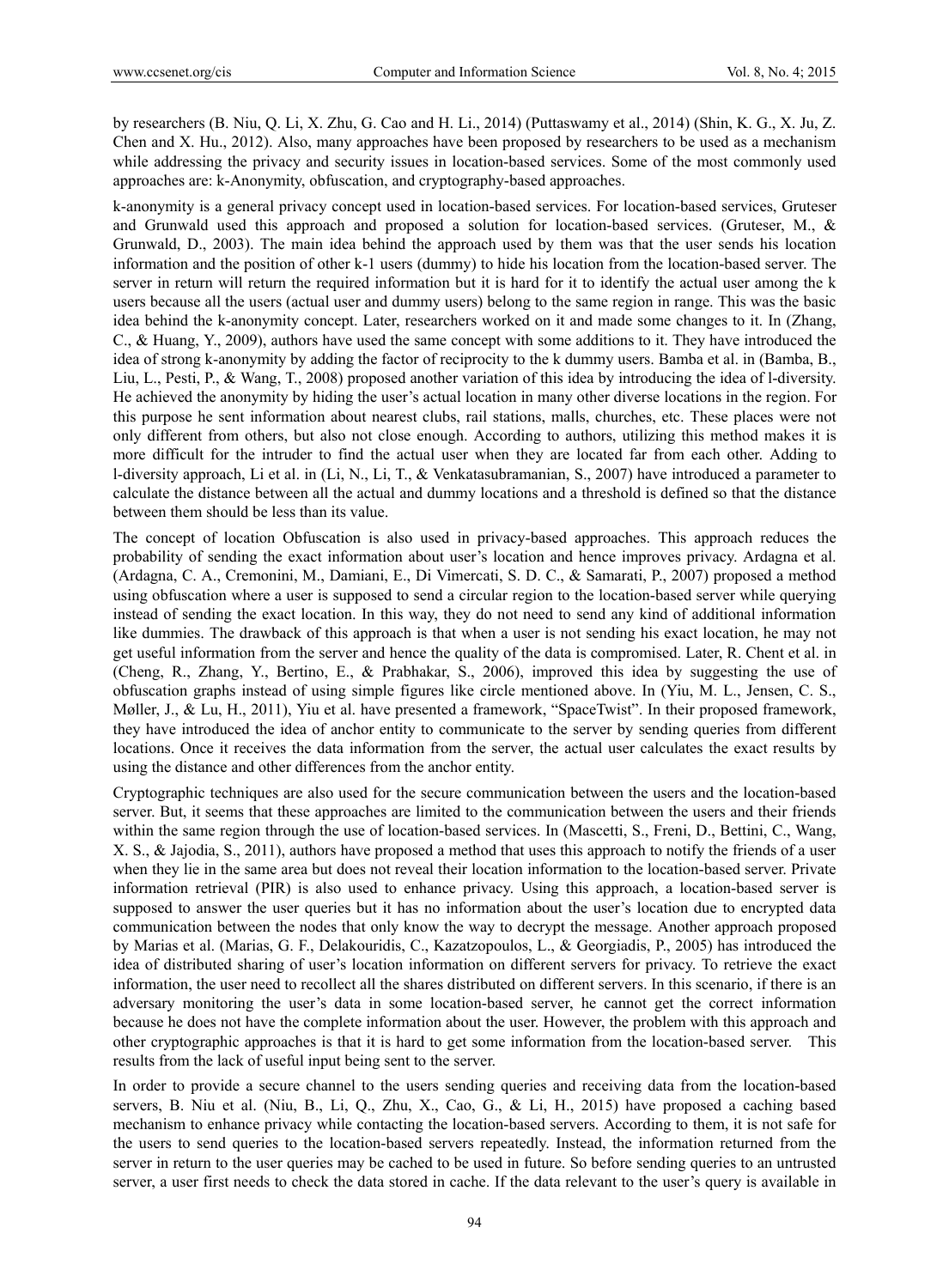cache, it will be returned to the user. Otherwise, his query will be forwarded to the location-based server. However, the issue at this point is how to protect the user privacy while sending his location and other information to the location-based server. To ensure user's privacy at this stage, authors have used the k-anonymity technique in their proposed method in addition to caching.

The solution provided by the authors could be divided in two parts, caching and querying with k-anonymity. To, cache data, they have used Wireless LAN Access Points (APs). For communication with the untrusted location-based servers, they have proposed two algorithms to select dummies for the purpose of k-anonymity. The algorithm are "caching aware dummy selection algorithm (CaDSA)" and "enhanced caching aware dummy selection algorithm (enhanced-CaDSA)". CaDSA provides a mechanism to randomly select dummies from a list of dummies with same query probability. For this purpose, they first short list the dummies in different classes based upon their query probability. In enhanced-CaDSA, they have added two more attributes to improve the effectiveness of the algorithm. First, they provided the mechanism to check the freshness of data cached in APs. Second, they calculated the normalized distance between the actual user and the dummies to make sure that the dummies are selected from the same region. This way the dummy selection process is more accurate and when the query is sent to the location-based server, data that is more relevant is collected and thus stored in cache. This also improves the cache-hit ratio for future queries.

In this article, we have worked on the above mentioned method to improve privacy. We also have used the idea of caching to store the information returned by the location-based server for future use. However, in contrast to the authors, we have used the distributed approach and have used the idea of base-stations (Gedik, B., & Liu, L., 2004) to cache data so that it could be available to a large number of user. In case of APs used by the authors, the availability of the cache data is very limited because of the small coverage area of APs. Users that fall within the coverage area of a base-station send queries to that base-station and result is returned to them whether from the cached data or from the location-based server. As such, they do not suffer from the problem of finding no coverage area when moving in a car or on roads. This makes this approach more realistic.

We also have provided an improved mechanism to select dummies for the purpose of k-anonymity. Instead of selecting dummies from surroundings, say falling within the circle, we have used the concept of user trajectory. This is a more convenient solution because it collects dummies that are relevant to him and ignores the others. Further, to narrow down the selection area, we have used the concept of view field (Yi, S., Ryu, H., Son, J., & Chung, Y. D., 2014). For this purpose, we define a sector size based on the spatial information and the dummies that fall within that sector are considered. From those dummies, we select ones with the same query probability as the actual user and then at random the required number of dummies are selected. This increases the cache hit ratio and in return reduces the number of queries sent to the location-based server and improves privacy.

In general our contributions are as follows:

- Use of base-stations to cache data increases its capacity and makes it available whether you are a pedestrian or moving in a car.
- Retrieval of user's trajectory information for selection of dummies.
- Defining sector along user trajectory to select only those dummies that fall within his area of interest.
- Proposed algorithm, that selects dummies based upon their query probability and other selection conditions as mentioned above.

The remainder of the paper is organized as follows. Section 2 gives an overview of the work done by other researchers in the field of privacy. Our proposed solution has been discussed briefly in Section 3. The results have been presented in Section 4 and finally we have concluded the discussion in Section 5.

## **2. Related Work**

Privacy in location-based services is a popular and important topic. Many approaches have been proposed by different researchers that deal with different issues with the security of users availing the location-based services (Zhu, Z., & Cao, G., 2011) (Shin et al., 2012) (Li, Q., & Cao, G., 2013) . Although solutions based on the cryptographic (Bilogrevic, I., Jadliwala, M., Kalkan, K., Hubaux, J. P., & Aad, I., 2011) and other policy-based techniques have also been used by some researchers, these are not very popular due to the issues related to these types of techniques. Most of the researches are based upon the concept of anonymity, location obfuscation etc. In these kind of techniques, queries are sent to the location based servers to retrieve spatial information and as they directly send their information to a server, the factor of anonymization or the obfuscation is added, as described earlier in this paper. These kind of approaches work fine in order to get related information from the server, but they also face some problems, like single point of failure and bottleneck issues etc. Also if an intruder gets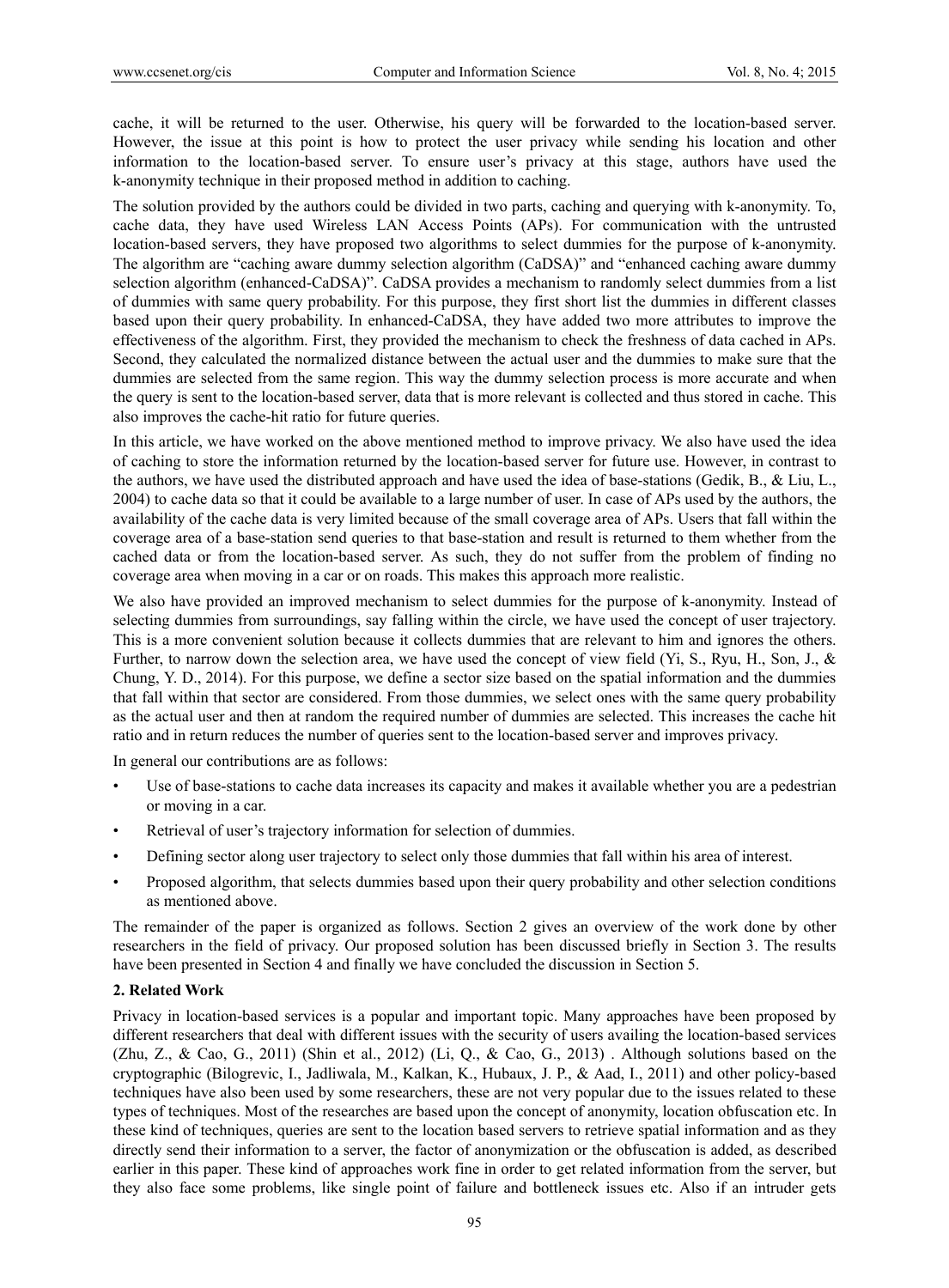control of that server, he can easily get the information stored in it and hence create a serious security risk for the users.

Privacy approaches proposed for applications running on mobile devices normally try to avoid these kind of problems. For this reason, many other solutions like VHC mapping (Pingley, A., Yu, W., Zhang, N., Fu, X., & Zhao, W., 2009), method to use cloaking box with k-anonymity (Hu, H., & Xu, J., 2009) and other similar solutions (Pingley et al., 2011), target the computational and storage capabilities of the mobile devices and proposes the solution to minimize the use of their resources. As mentioned above, some researchers have used the idea of k-anonymity, but, to achieve this goal, they have ignored the effect of side information (Ma, C. Y., Yau, D. K., Yip, N. K., & Rao, N. S., 2013) while achieving the anonymity. With the help of side information like query probability of user and other information, an invader can easily identify at least some of the dummy locations that were added by the user to keep himself anonymous. Although some researchers have proposed solutions to address these problems, even then it is difficult to cope with this issue because of the associated high communication and storage cost.

Caching-based privacy enhancement technique has been used by many other researchers in the past. They have used different techniques to send queries to the location-based servers, but, to avoid the servers, they have used caching mechanism. Authors in (Amini et al., 2011) also proposed a caching based mechanism to deal with the privacy issue. They have proposed, that in order to get the spatial information for a moving object, they may fetch the required information before the arrival of the moving object in that area. In this way, even if an adversary has accessed the server data, he may not be able to get the information because the time when the user sent the query to the server, he was not in that region. The advantage of this approach is, that before entering that area, the user had all the required information and now for any query, he may search for it locally within his own device. The disadvantage of this approach is that the user has to store a large amount of data on his own device and the device must run the computations.

In MobiCrowd (Shokri, R., Theodorakopoulos, G., Papadimitratos, P., Kazemi, E., & Hubaux, J. P., 2014), a new idea was proposed that the spatial information required by a user may be provided by the others present in the same area. In this method, before sending a query to the location-based server, user sends a query to the other mobile nodes present in the vicinity. In case he receive the required information from any of the existing pair, he has no need to send the query to the location-base server. The risk of sending personal information to an untrusted server has been reduced this way. This scheme is good but practically it is not very useful. It is not possible to receive a response whenever a user sends a query to his neighbor. So ultimately, he has to send the query to the server but no solution has been provided for this scenario. Since this method deals with the peers in the same area, it has no proper caching mechanism and so the cache hit rate of this method is very low.

In (Zhu et al., 2013), authors have proposed a caching-based method to provide a solution. According to them, whenever a user sends a query to the location-based server, he need to cache data that is not yet present in cache. This way they keep on adding more and more data to the cache. This works fine but the problem is that they did not consider the importance of side information when contacting the location-based server. It is possible that when a user searches the cache and does not find any relevant information and contacts the server, he is trapped. This is because the adversary may get information about the user by examining the side information. Another problem is that they did not define a privacy metric for the measurement of effect of caching on privacy.

In (Niu et al., 2014), authors have proposed a dummy location selection algorithm that defines the way to select dummies for the purpose of anonymity and in this way they have achieved the privacy for the users. They also have considered the concept of side information and their proposed algorithm selects dummies considering the effect of side information. But they did not provide the way to cache the data and like many other methods provided a solution for the problem of sending information to the location-based server.

In (Gedik, B., & Liu, L., 2004), authors have used the concept of trusted base-stations. Any user who wants to contact the location-based server, first needs to send the query to the base-station and then the base stations will send the query to the location-based server. This is a distributed approach in which each base-station has a coverage area and all the moving objects inside that area will send query to the base-station. This approach is supposed to be more efficient and reliable than the other centralized approaches because it has many advantages like scalability, and less chances of failure due to distributed load on base-stations. There is also the low probability of bottleneck problem that may arise when large number of users start sending queries to the server. Although this approach does not directly access the privacy issue, but logically user data sent through this method is less prone to attacks because there are multiple base-stations who receive the queries from the users and forward them to the location-based server. When the user leaves one base-station's coverage area and enters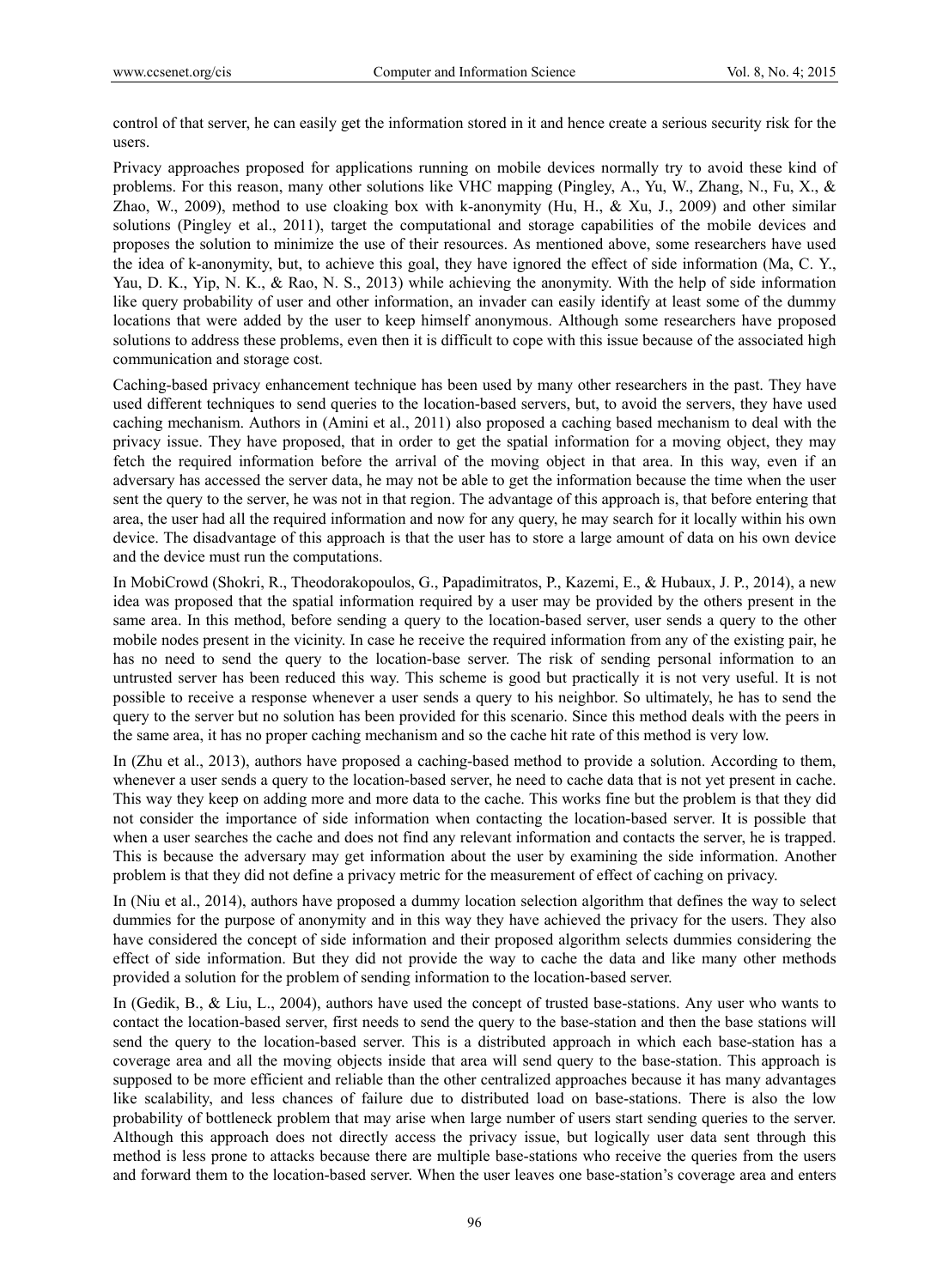the region covered by the other base-station, it has to contact the new base-station and this way it is difficult for an invader to identify him.

Yi et al. in (Yi et al., 2014) proposed the idea of view field nearest neighbor query. In their proposed method, they have addressed the objects that fall within the view field of an object. According to them, for a moving object it is important to keep track of the objects that fall within that specific area. They also have defied the different view field areas of different objects. For a person it is normally 950 whereas it is about 1100 for an iPhone (Apple, http://www.apple.com/iphone/). Using the view field concept, the authors have discussed the k-nearest neighbors within the user's primitives. They also have used the grid index for the indexing of data set. The whole process in this method has been divided into two major sections. In the first section, they have described in details the naïve exploration algorithm that divides the area in conceptual partitions and then uses them. In second section, named in their discussion as update phase, they have proposed a monitoring technique that monitors the movement of data objects.

## **3. Trusted Base Stations-Based Privacy Preserving Technique in Location-Based Services**

In this paper we have proposed a method to ensure the privacy of the users who use the location-based services by sending queries to untrusted servers. We have used the same approach presented in (Niu et al., 2015) in the way that we have used the concept of caching the data and use of k-anonymity approach while sending the queries to the location-based server. But our caching mechanism and the criteria to select the dummies is totally different from the approach used by the authors in that paper. In the following sub-sections we will describe both parts of our proposed method in detail and will explain how our approach is different and better than the approach used in (Niu et al., 2015).

# *3.1 An Overview of the Proposed Model*

As mentioned earlier in this paper, we are using the concept of caching the data in conjunction with k-anonymity. Both, the caching of data on caching server and the use of k-anonymity is used to improve the privacy of the user. In case of caching, it is achieved by sending query to the cache server instead of location-based server. If the required results are available in the cached data, it will be returned to the user and hence privacy is achieved by not contacting the location-based server. On the other hand, if the required information is not available in cached data, then the user's query will be sent to the location-based server. To achieve the privacy in this case, we send



Figure 1. An overview of the proposed system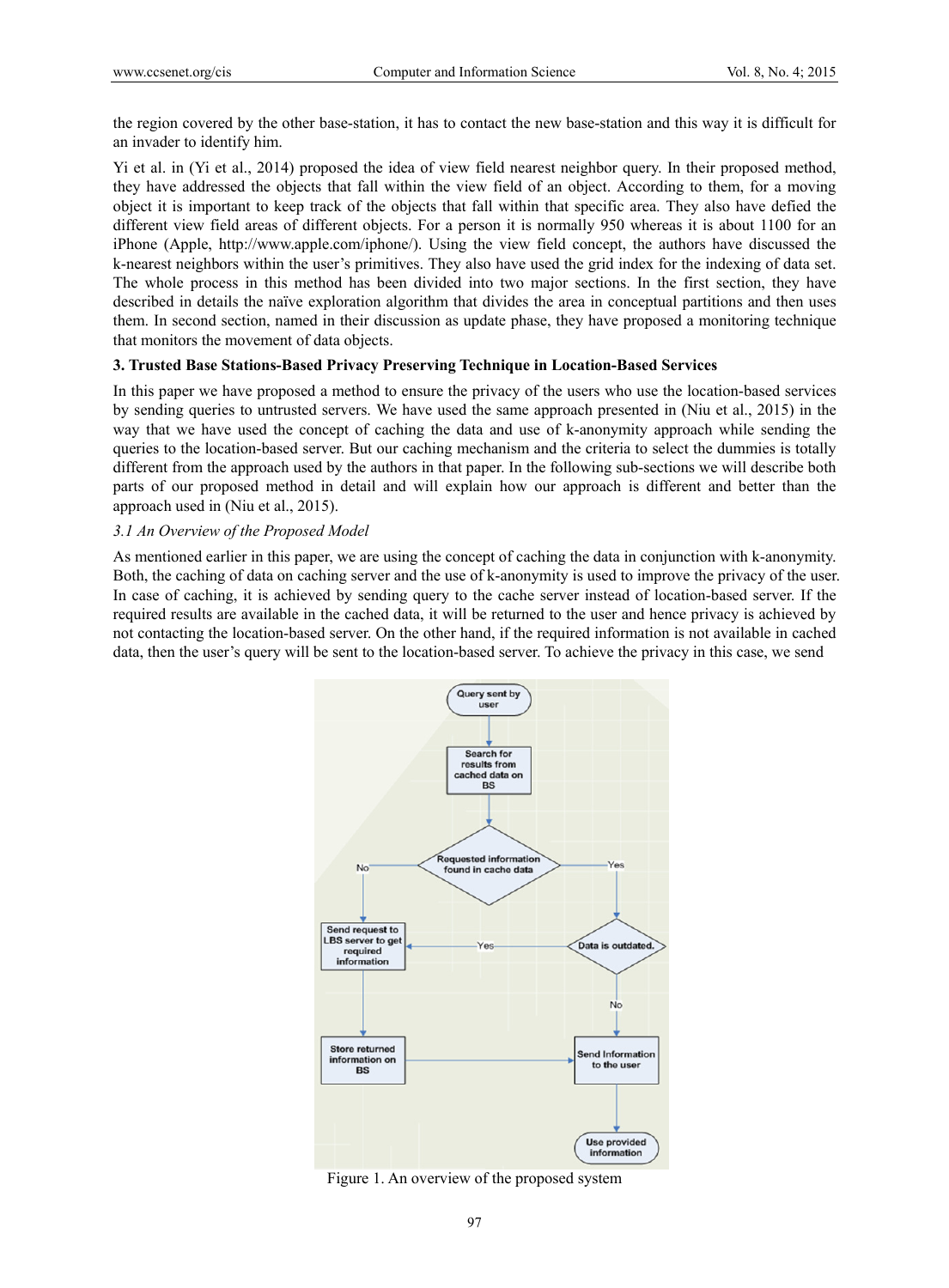k-1 dummy locations with the actual user's location to make it k-anonymous. In this case, if even the security of location-based server has been compromised, it is very difficult to identify the actual user due to two reasons. One, the actual user was k-anonymous and two, as he is not frequently sending queries to location-based server, as such, it is not an easy task to identify it by simple approaches like statistical analysis etc. Flow chart shown below in Figure 1, shows the complete structure and functionality of the system and gives a complete overview of the proposed method.

#### *3.2 Data Caching on Caching Server*

To the best of our knowledge, for the first time, we are using caching servers to cache data. We have used a distribute approach to communicate with the location-based server and have used the concept of trusted base-stations. There are many base-stations connected to the location-based server. Each base-station has a pre-defined coverage area and it acts as a caching server. All the objects that are moving within its coverage area can send queries to him and in response, it will send back the available information.

As shown in Figure 2, there is one location-based server for the whole region. In that region, there are multiple base-stations that are connected to that server and each of them has its own coverage area. It is very important that these base-stations are not the Wireless LAN Access Points (APs).



Figure 2. Base-stations for caching (Gedik, B., & Liu, L., 2004)

In previous work, APs were used to cache the data but they have a very limited storage capacity. In case there were no APs, data was stored on mobile devices which make that solution impractical. In our case, base-stations are acting as the caching servers with a wide coverage area and they can store a large amount of data. Due to wide coverage area and more storage capacity, this solution is not limited to a specific area or for pedestrians moving around in streets but it also deals with other mobile objects like cars moving on roads etc.

## *3.3 Achievement of K-Anonymity*

To achieve k-anonymity, we have proposed an algorithm that selects the dummies to make a user k-anonymous. For the selection of dummies, we have considered many factors that help to identify the best suitable for this purpose. Their selection is an important factor that not only help to hide the user's identity from the location-based server but also helps to improve the cache hit ratio. Dummies selected form the area relevant to the user, adds the information to the cache data that are relevant to the user and hence, increase the probability that a user may get the relevant information from the cached data.

As part of dummy selection process, we first calculate the user's moving path. ie. his trajectory. We are considering that if a user is heading towards south, dummies located in the north are not useful for him. So we can simply ignore them. Second, to narrow down the relevant area of interest, we define the sector size. This is also an important factor because, for example, if the user is passing through a crowded area, then we can decrease the sector size because in big sector, he may find too many relevant information and it may make it difficult for him to select the best suitable information. Instead, if he is passing through the desert, he may need to increase the sector size to get some useful information. After defining an appropriate sector size, a sector is defined along the user's trajectory. Now, at this stage, we have defined the area that is suitable for the user to get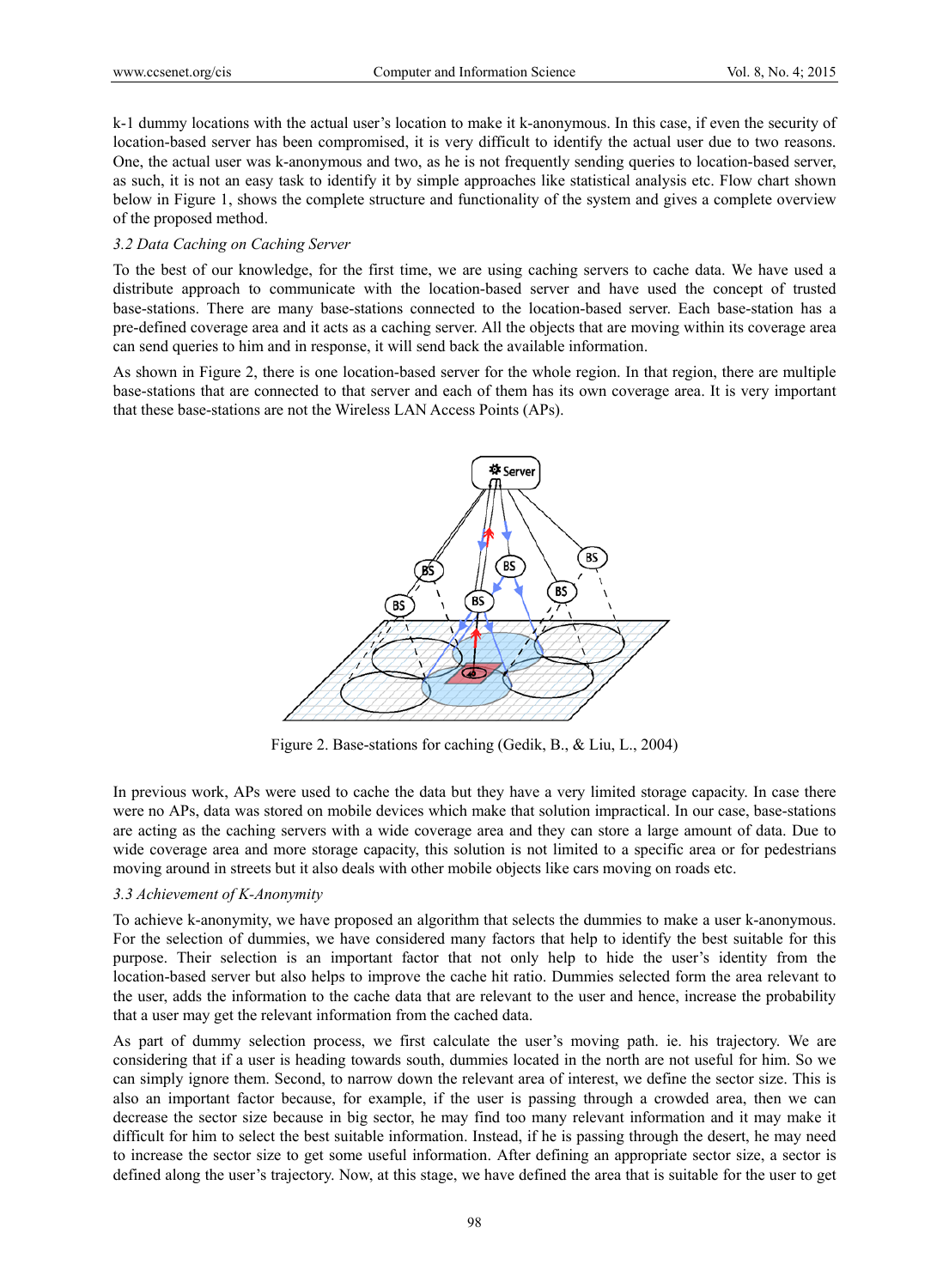better results from both, the caching server and the dummies. Now we will select the dummies that have the same query probability as the user and will select k-1 dummies from them at random. This will return the set of k-1 selected dummies. Figure 3 shows a scenario where dummies are selected using the above mentioned process.



Figure 3. The process of dummies selection for k-anonymity

## *3.4 Calculation of User'S Trajectory*

Let the user is moving along the path as shown in Figure 4 with dotted line that give us the locus of his path. Let u<sup>-</sup> be the unit vector along this path. Then we can calculate the directional derivative  $\nabla_u f(x_0, y_0, z_0)$  that give us the rate of change or the rate at which the function  $f(x, y, z)$  changes at a point  $(x_0, y_0, z_0)$  in the direction of  $\vec{u}$ . It is the vector form of the usual derivative and could be defined as

$$
\nabla_u f = \nabla_f \cdot \frac{u}{|u|} \tag{1}
$$

Now by the definition, we can write  $\nabla$  in the following way.

$$
\vec{\nabla} = \left(\frac{\partial}{\partial x}, \frac{\partial}{\partial y}, \frac{\partial}{\partial z}\right).
$$

In addition, the unit vector in the direction of  $\vec{u}$  could be defined as:

$$
\hat{u} = \frac{\vec{u}}{|\vec{u}|} \tag{2}
$$

Unit vector always represents the direction.

Now from both equations 1 and 2.

$$
\vec{\nabla}f = \left(\frac{\partial f}{\partial x}, \frac{\partial f}{\partial y}, \frac{\partial f}{\partial z}\right)
$$

Also as  $\hat{u}$  is the unit vector, so we can get data points or set of vectors in the direction of u. Hence,

$$
\nabla_u f = \frac{\partial f}{\partial x} u_x + \frac{\partial f}{\partial y} u_y + \frac{\partial f}{\partial z} u_z
$$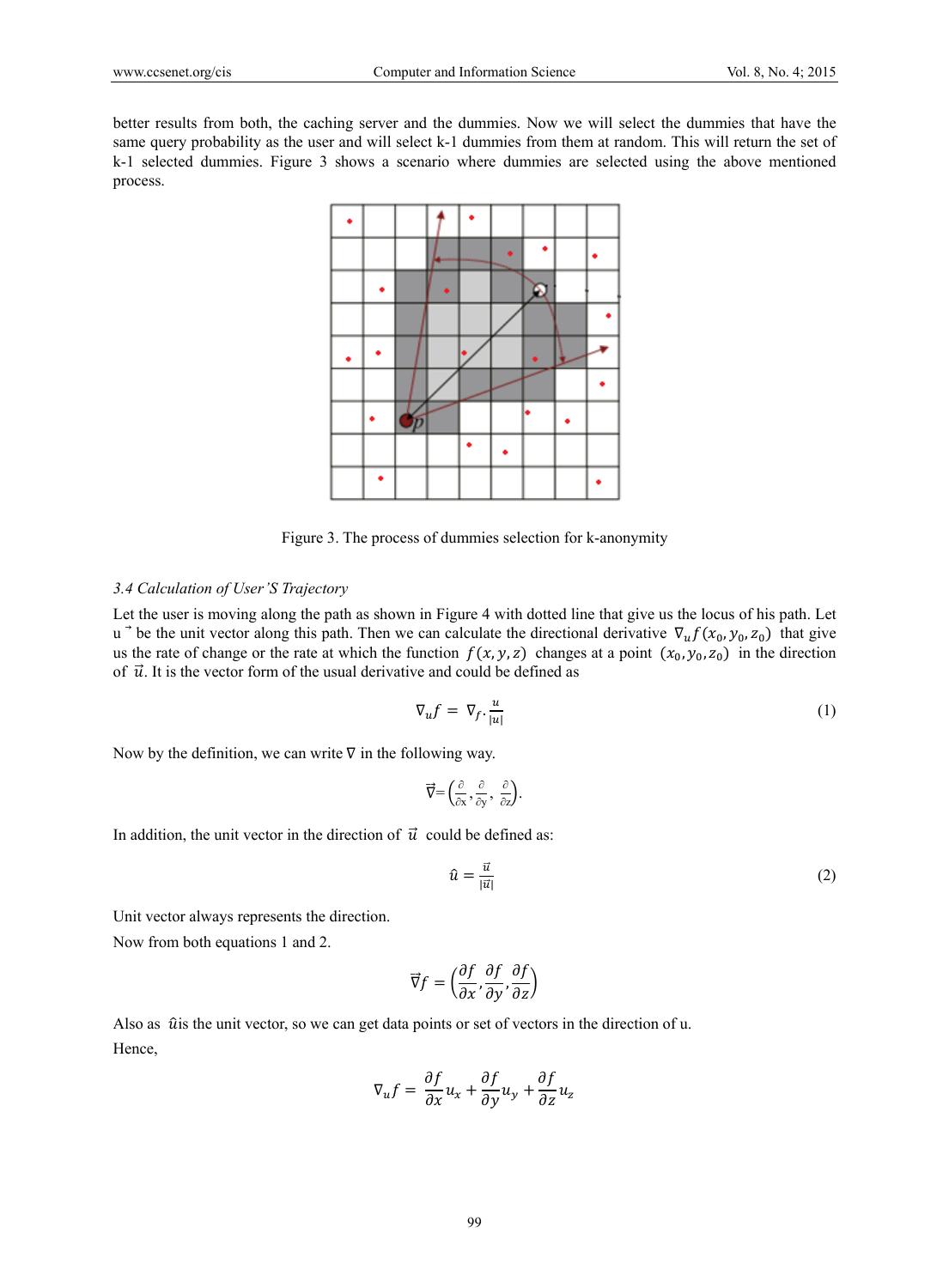So basically, user gives the path in form of data points and we calculated the change with respect to its coordinates,  $x, y, z$ . After that, it calculates the dot product that returns a scalar value which tells us the amount of data which match in the direction of reference value.



Figure 4. Calculation of directional vector

## **4. Performance Evaluation**

In this section we have presented the results obtained by running the simulation setup built using the Riverbed Simulation Modeler (Riverbed Simulation Modeler, http://www.riverbed.com/). Our setup includes a location-based services server and multiple number of base-stations as it was shown in proposed model section. The cache servers used to cache data have been used as the base-stations in this approach. These servers redirect the user request to the location-based server if they find that relevant data is not stored in them. Mobile-stations (available in Riverbed simulator) have been used as the moving devices. Along with these, iPhones have also been used as the mobile agents.

Figure 5, shows the cache hit ratio. This shows how many user's queries were addressed by the cache servers. It is clear from the graph that in start this rate was zero. But after that, when the data was queried and in response, it was stored in the cache server, the cache hit rate was increased. This is because that user was moving in a path and he was selecting the dummies that were close to his path as well. So when he sent the query to the location-based server, it mean actually 10 queries were sent to the server and the data returned by the server was stored in the cache server. So in response to his query, 10 similar queries providing information relevant to his path were stored in the cache.

Figure 6, shows the amount of data sent and received by the users. It shows huge amount of data sent by the users to the cache server and the location-based server. Due to lack of space we are presenting only one graph of user traffic because the amount sent and received by the user was almost the same.

Figure 7, show the traffic sent by the server to the client. Small amount of data trasfer between the user and the server shows that most of the queries were addressed by the caching servers and the required information was provided to the users by the caching servers. In those cases, users requests were not forwarded to the server. This was the main purpose to use caching servers. As the users queries will be addressed by the caching servers, small number of queries will be sent to the location-based servers and in response it will enhance the privacy of the users. Furthermore, as we have used the concept of base-stations instead of APs, they have now a very big coverage area and a large amount of storage capacity as compared to the APs.

Figure 8, shows the difference between the traffic sent/received by the user and the location-based server. Due to the use of caching, there is a clear difference between the data traffic between these two entities of the system. As compared to other solutions (Niu et al., 2015), our proposed solutions showed good results because it focused on the selection of dummies as well and selected only those which were lying along the user's trajectory. This not only improved the dummy selection process, but also improved the cache hit rate, and in response, there is a clear difference between the user and the server's data traffic.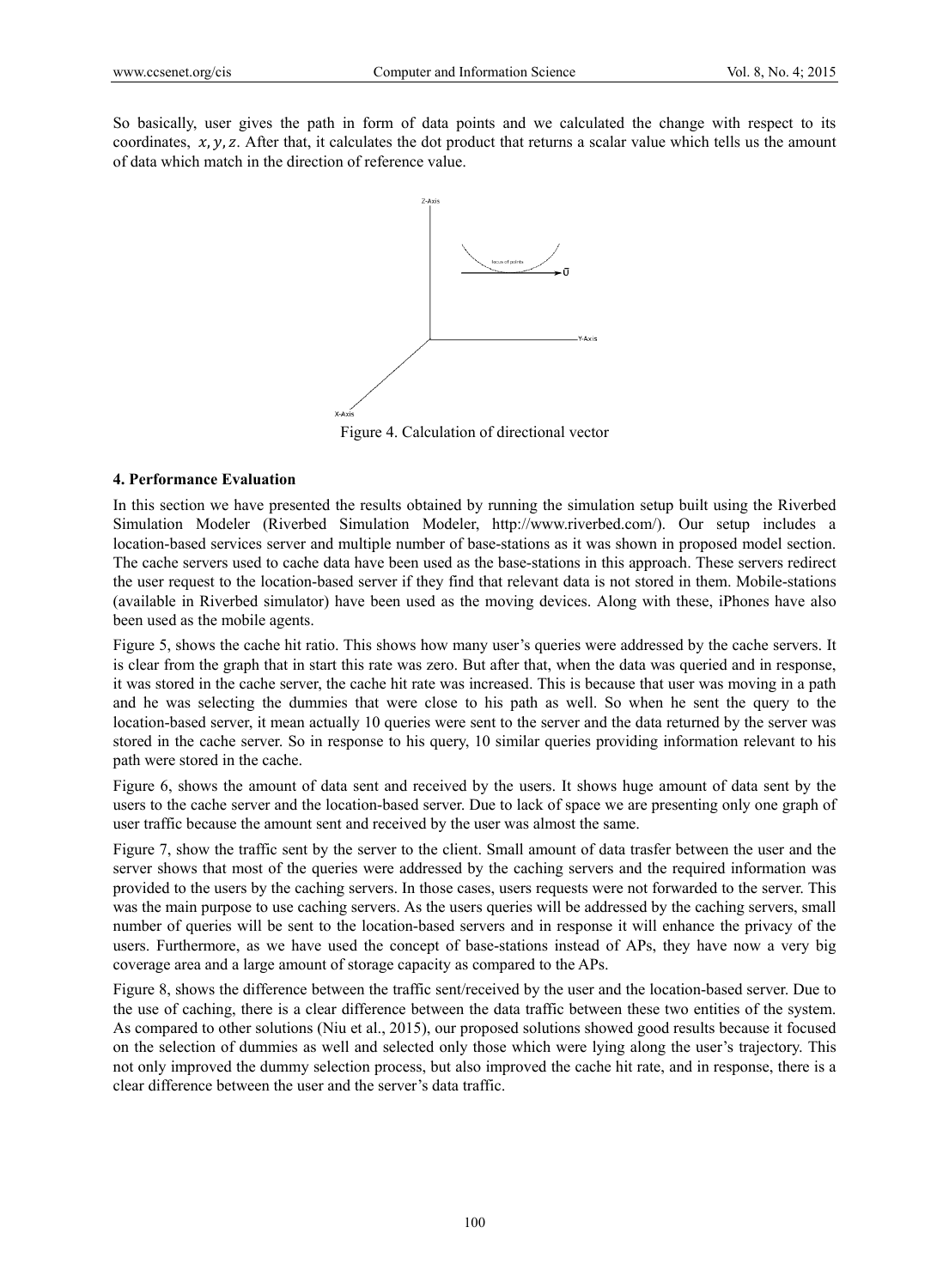

Figure 5. Cache hit rate in two hours with fixed number of dummies



Figure 6. Data sent and received by client nodes



Figure 7. Data sent by servers in response to the user requests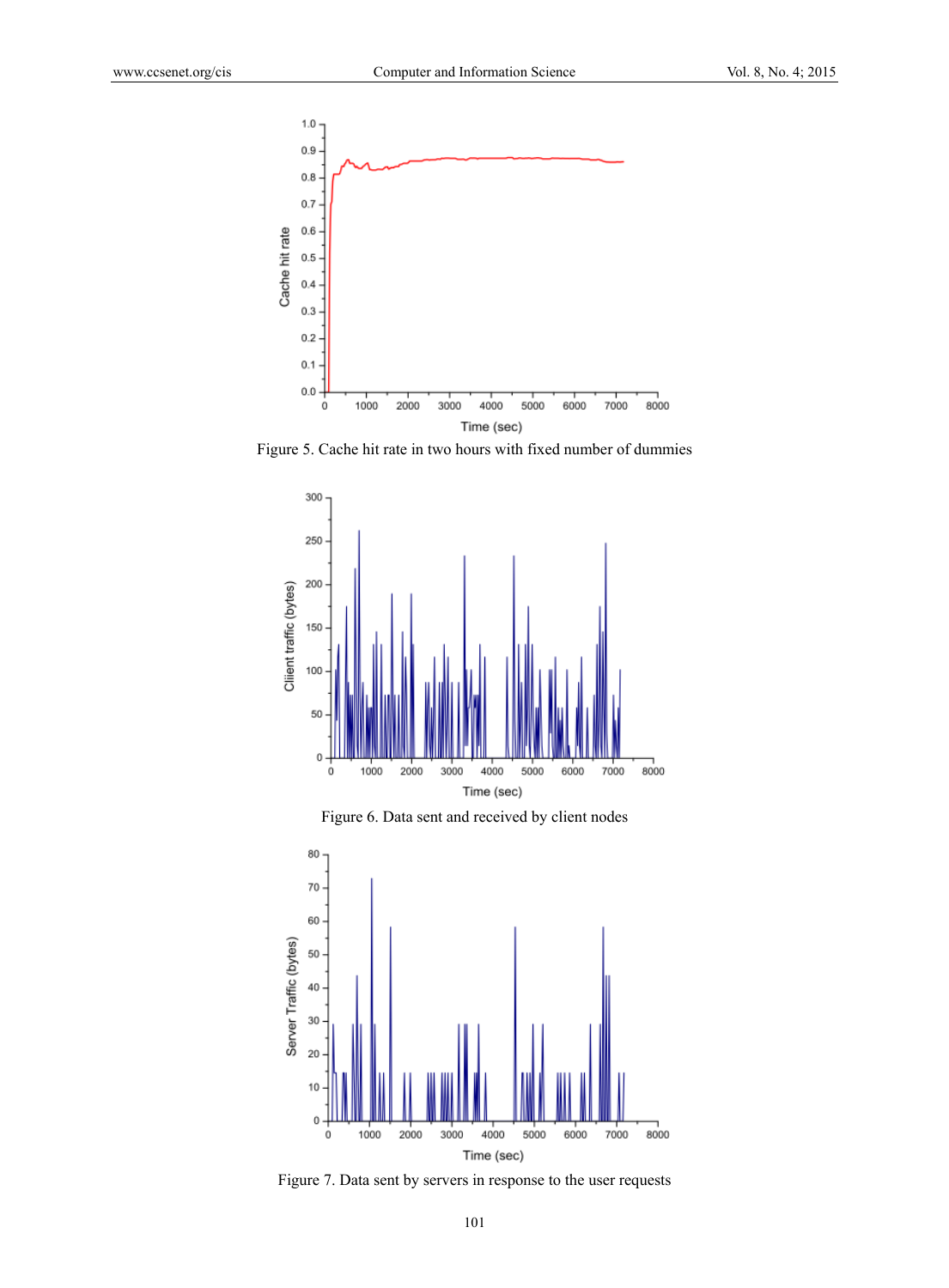

Figure 8. Comparison of data traffic between location-based services serve and the clients

#### **5. Conclusion**

In this paper we have proposed a method to enhance user's privacy when he contacts the location-based services server in order to get location information. We used a predefined approach, as it was already proposed by the others (Niu et al., 2015), but we used the concept of caching and k-anonymity and provided an efficient approach to deal with the privacy issue. In this method, our main concern was to select the dummies in such a way that they should not only help the user to make him anonymous but also the queries sent by those dummies should also be relevant to the user. And this could only be done, if we know the path along which the user is moving currently. In this case the dummies will retrieve the information about the places that the user visits, thus increasing the probability that the information will be more relevant to the user. Another important change we proposed is that we used caching servers instead of Aps along with storing the information within the users mobile devices. The drawback of old approaches was that APs have limited coverage area and storage capacity. It is also not feasible to store information on user devices because it adds more computational and saving complexities to user's devices and hence decreases the efficiency of those devices.

To the best of our knowledge, we are the first, who used caching servers for the purpose of caching data in loacation-based services.

#### **References**

- Puttaswamy, K. P., Wang, S., Steinbauer, T., Agrawal, D., El Abbadi, A., Kruegel, C., & Zhao, B. Y. (2014). Preserving location privacy in geosocial applications. *Mobile Computing, IEEE Transactions on*, *13*(1), 159-173.
- Shin, K. G., Ju, X., Chen, Z., & Hu, X. (2012). Privacy protection for users of location-based services. *Wireless Communications, IEEE*, *19*(1), 30-39.
- Zhang, C., & Huang, Y. (2009). Cloaking locations for anonymous location based services: A hybrid approach. *GeoInformatica*, *13*(2), 159-182.
- Ardagna, C. A., Cremonini, M., Damiani, E., Di Vimercati, S. D. C., & Samarati, P. (2007). Location privacy protection through obfuscation-based techniques. In *Data and Applications Security XXI* (pp. 47-60). Springer Berlin Heidelberg.
- Yiu, M. L., Jensen, C. S., Møller, J., & Lu, H. (2011). Design and analysis of a ranking approach to private location-based services. *ACM Transactions on Database Systems (TODS)*, *36*(2), 10.
- Mascetti, S., Freni, D., Bettini, C., Wang, X. S., & Jajodia, S. (2011). Privacy in geo-social networks: proximity notification with untrusted service providers and curious buddies. *The VLDB Journal—The International Journal on Very Large Data Bases*, *20*(4), 541-566.
- Marias, G. F., Delakouridis, C., Kazatzopoulos, L., & Georgiadis, P. (2005, June). Location privacy through secret sharing techniques. In *World of Wireless Mobile and Multimedia Networks, 2005. WoWMoM 2005. Sixth IEEE International Symposium on a* (pp. 614-620). IEEE.
- Niu, B., Li, Q., Zhu, X., Cao, G., & Li, H. (2015). Enhancing privacy through caching in location-based services. In *Proc. of IEEE INFOCOM*.
- Gedik, B., & Liu, L. (2004). Mobieyes: Distributed processing of continuously moving queries on moving objects in a mobile system. In *Advances in Database Technology-EDBT 2004* (pp. 67-87). Springer Berlin Heidelberg.